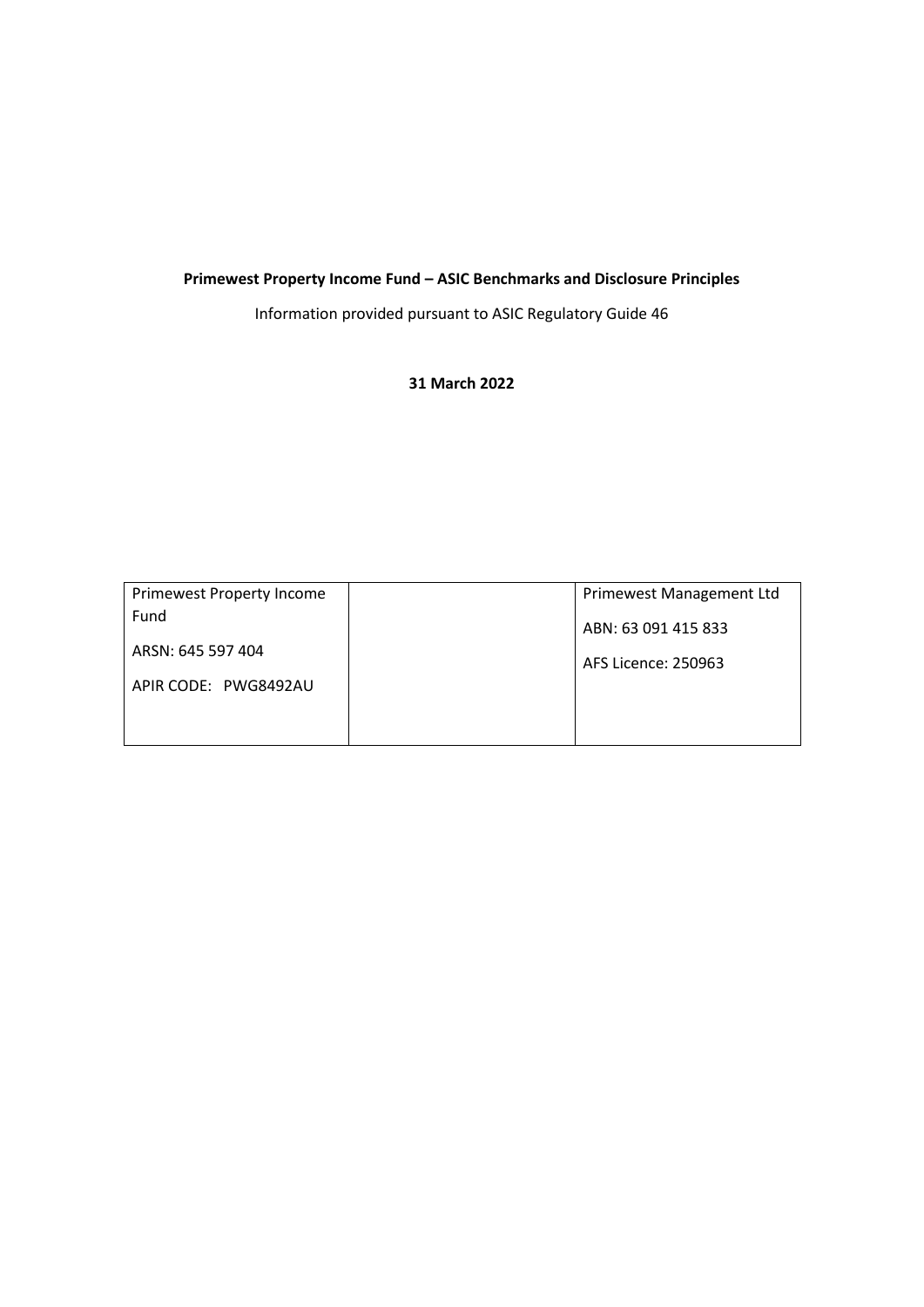### **1. Introduction**

Primewest Management Ltd ABN 63 091 415 833 (**Responsible Entity**) is the responsible entity of the Primewest Property Income Fund ARSN 645 597 404 (**Fund**) and is the issuer of this document. The Responsible Entity issued a Product Disclosure Statement for the Fund on 5 February 2021, which contains an offer to apply for Ordinary Units in the Fund (Original PDS). Subsequently a replacement Product Disclosure Statement was issued for the Fund on 16 February 2022 (PDS).

The Australian Securities and Investments Commission (**ASIC**) has developed six benchmarks and eight disclosure principles for unlisted property schemes that are aimed at helping retail investors decide whether an investment in an unlisted property scheme is suitable for them. The benchmarks and disclosure principles are contained in Regulatory Guide 46: *Unlisted property schemes: Improving disclosure for retail investors* (**Regulatory Guide 46**).

As the Fund is an unlisted property scheme, the Responsible Entity is required to disclose against the benchmarks and apply the disclosure principles contained in Regulatory Guide 46.

# **2. About this document**

The information in this document is general information only and does not take into account your objectives, financial situation or needs. This document should be read in conjunction with the Product Disclosure Statement for the Fund dated 16 February 2022 (**PDS**) as well as any updated information in relation to the Fund that is available on the Fund's website, [www.primewest.biz/propertyincomefund](http://www.primewest.biz/propertyincomefund) (**Fund Website**).

If you have any doubt as to whether an investment in the Fund is appropriate for you, or whether you should stay invested in the Fund or increase your investment in the Fund, you should consult your financial or other professional adviser.

All information contained in this document is current as at 31 December 2021 unless stated otherwise. The Responsible Entity may update this document from time to time, and it is recommended you refer to the Fund Website for the latest version of this document.

A paper copy of this document is available free of charge to any person in Australia by calling us on +61 8 9321 7133.

### **3. Disclosure benchmarks**

This section overviews the disclosure benchmarks developed by ASIC for unlisted property schemes. This section also indicates where in this document you can find more information as to whether the Fund meets the relevant benchmark.

### **3.1** *Benchmark 1: Gearing policy*

This benchmark is met if the responsible entity maintains and complies with a written policy that governs the level of gearing at an individual credit facility level.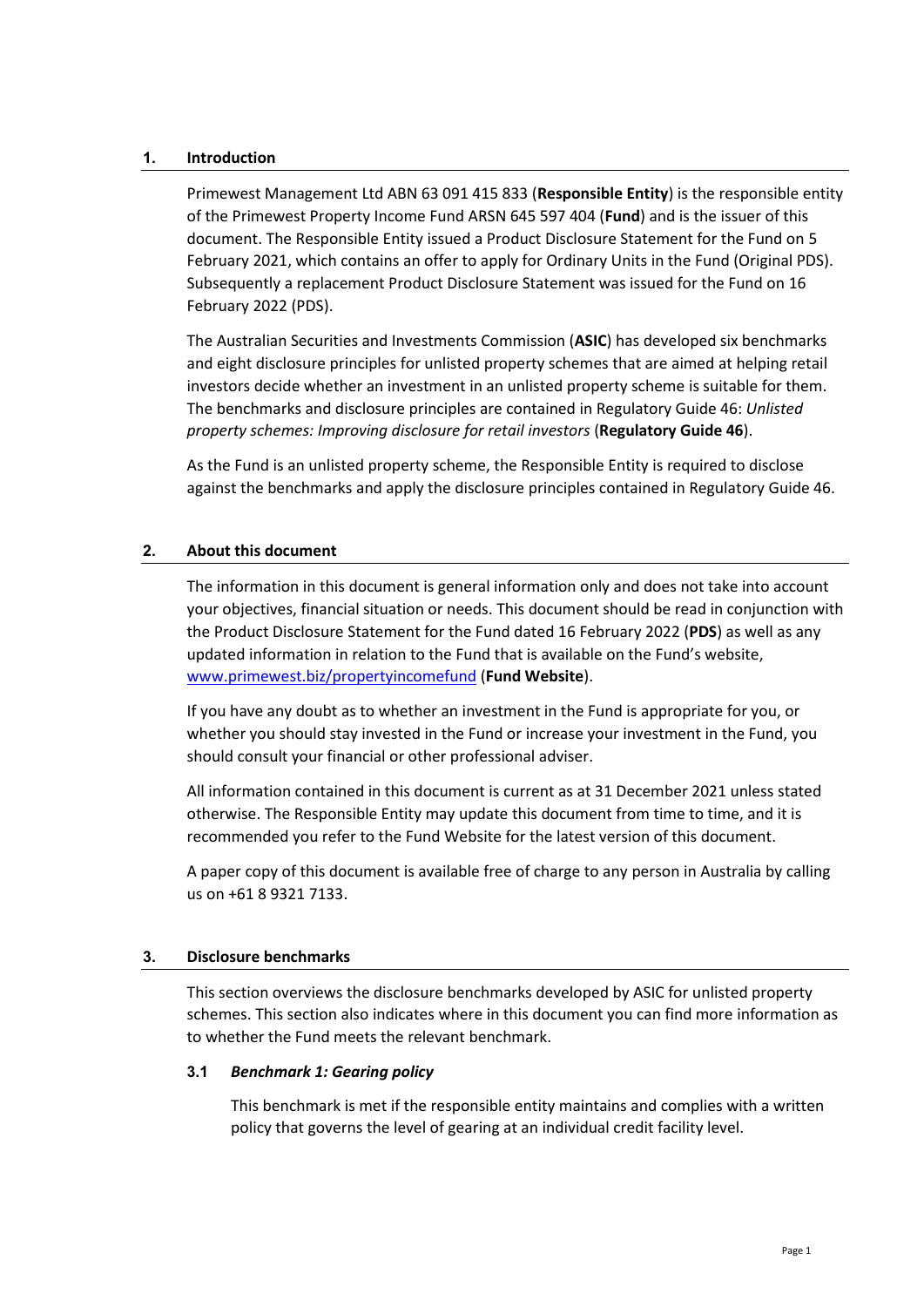The Responsible Entity meets this benchmark. Refer to Section [5](#page-8-0) for more information.

#### **3.2** *Benchmark 2: Interest cover policy*

This benchmark is met if the responsible entity maintains and complies with a written policy that governs the level of interest cover at an individual credit facility level.

The Responsible Entity meets this benchmark. Refer to Section [5](#page-8-0) for more information.

### **3.3** *Benchmark 3: Interest capitalisation*

This benchmark is met if the responsible entity maintains and complies with a written policy that governs the level of interest cover at an individual credit facility level.

The Responsible Entity meets this benchmark. Refer to Section [5](#page-8-0) for more information.

# **3.4** *Benchmark 4: Valuation policy*

This benchmark is met if the responsible entity maintains and complies with a written valuation policy that requires the following:

(a) A valuer to be qualified and independent.

That is, the responsible entity's valuation policy must require a valuer be independent, and be registered or licensed in the relevant state, territory or overseas jurisdiction in which the property is located (where a registration or licensing regime exists), or otherwise be a member of an appropriate professional body in that jurisdiction.

- (b) Procedures be followed for dealing with any conflicts of interest.
- (c) The rotation and diversity of valuers.
- (d) Valuations be obtained in accordance with a set timetable.
- (e) For each property, an independent valuation be obtained—
	- (i) before the property is purchased—
		- A. for a development property, on an 'as is' and 'as if complete' basis, and
		- B. for all other property, on an 'as is' basis, and
	- (ii) within two months after the directors form a view that there is a likelihood that there has been a material change in the value of the property.

The Responsible Entity meets this benchmark. Refer to Section [6](#page-10-0) for more information.

### **3.5** *Benchmark 5: Related party transactions*

This benchmark is met if the responsible entity maintains and complies with a written policy on related party transactions, including the assessment and approval processes for such transactions and arrangements to manage conflicts of interest.

The Responsible Entity meets this benchmark. Refer to Section 8 for more information.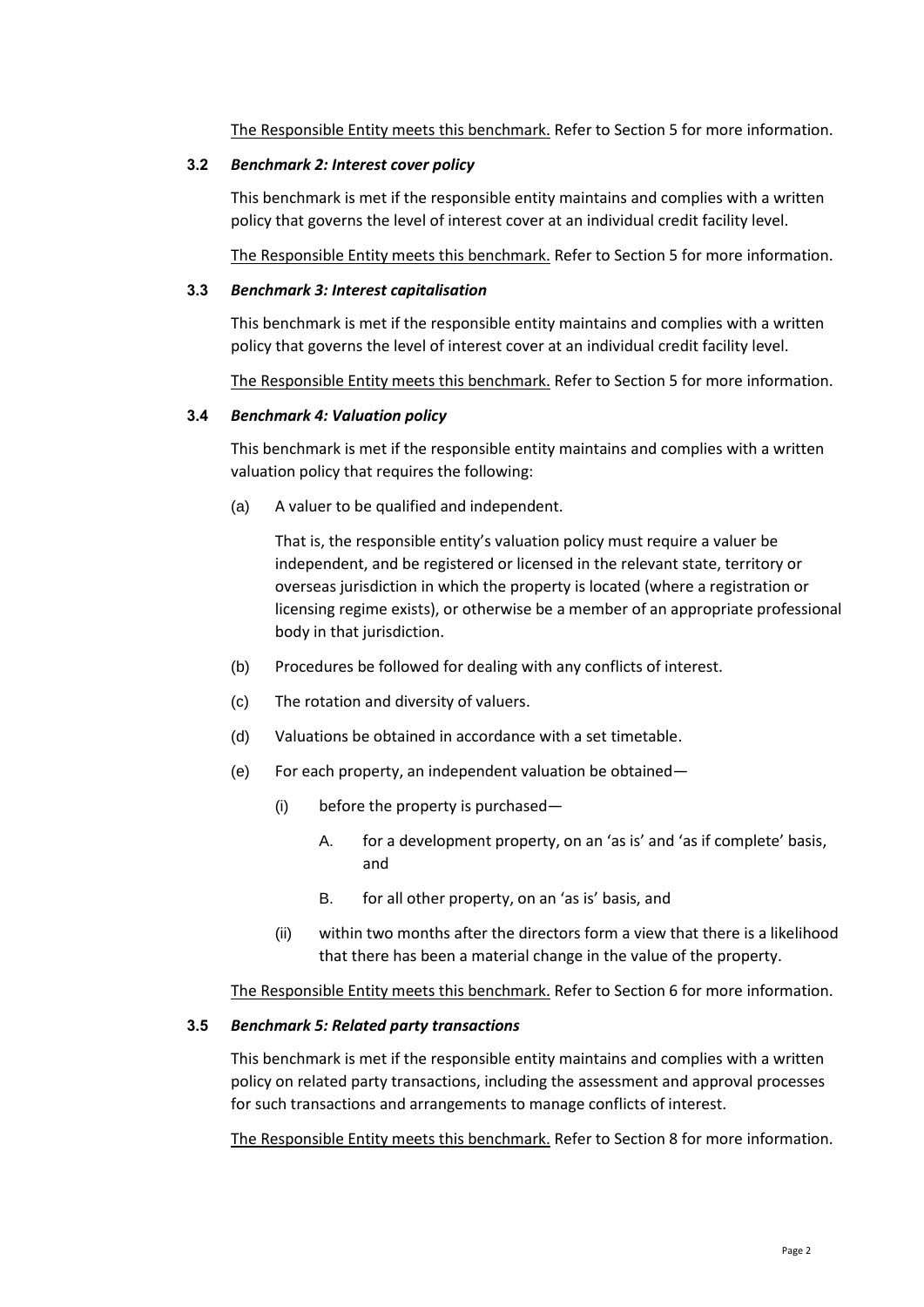#### **3.6** *Benchmark 6: Distribution practices*

This benchmark is met if the scheme will only pay distributions from its cash from operations (excluding borrowings) available for distribution.

The Responsible Entity does not meet this benchmark. Refer to Sectio[n 9](#page-14-0) for more information.

#### **4. Disclosure principles**

This section overviews the disclosure principles developed by ASIC for unlisted property schemes. This section also indicates where in this document you can find the information disclosed by the Responsible Entity in compliance with those principles.

#### **4.1** *Disclosure Principle 1: Gearing ratio*

This principle provides a responsible entity should disclose a gearing ratio for the scheme calculated using the following formula:



Refer to Section [5](#page-8-0) for the information disclosed by the Responsible Entity in compliance with this disclosure principle.

#### **4.2** *Disclosure Principle 2: Interest cover ratio*

The interest cover ratio gives an indication of an unlisted property scheme's ability to meet the interest payments from earnings. This principle provides a responsible entity should disclose the scheme's interest cover ratio calculated using the following formula and based on the latest financial statements:

Interest cover ratio = (EBITDA – unrealised gains + unrealised losses)

Interest expense

Refer to Section [5](#page-8-0) for the information disclosed by the Responsible Entity in compliance with this disclosure principle.

### **4.3** *Disclosure Principle 3: Scheme borrowing*

This principle provides a responsible entity should disclose the following:

(a) If a scheme has borrowed funds (whether on or off-balance sheet), clearly and prominently disclose—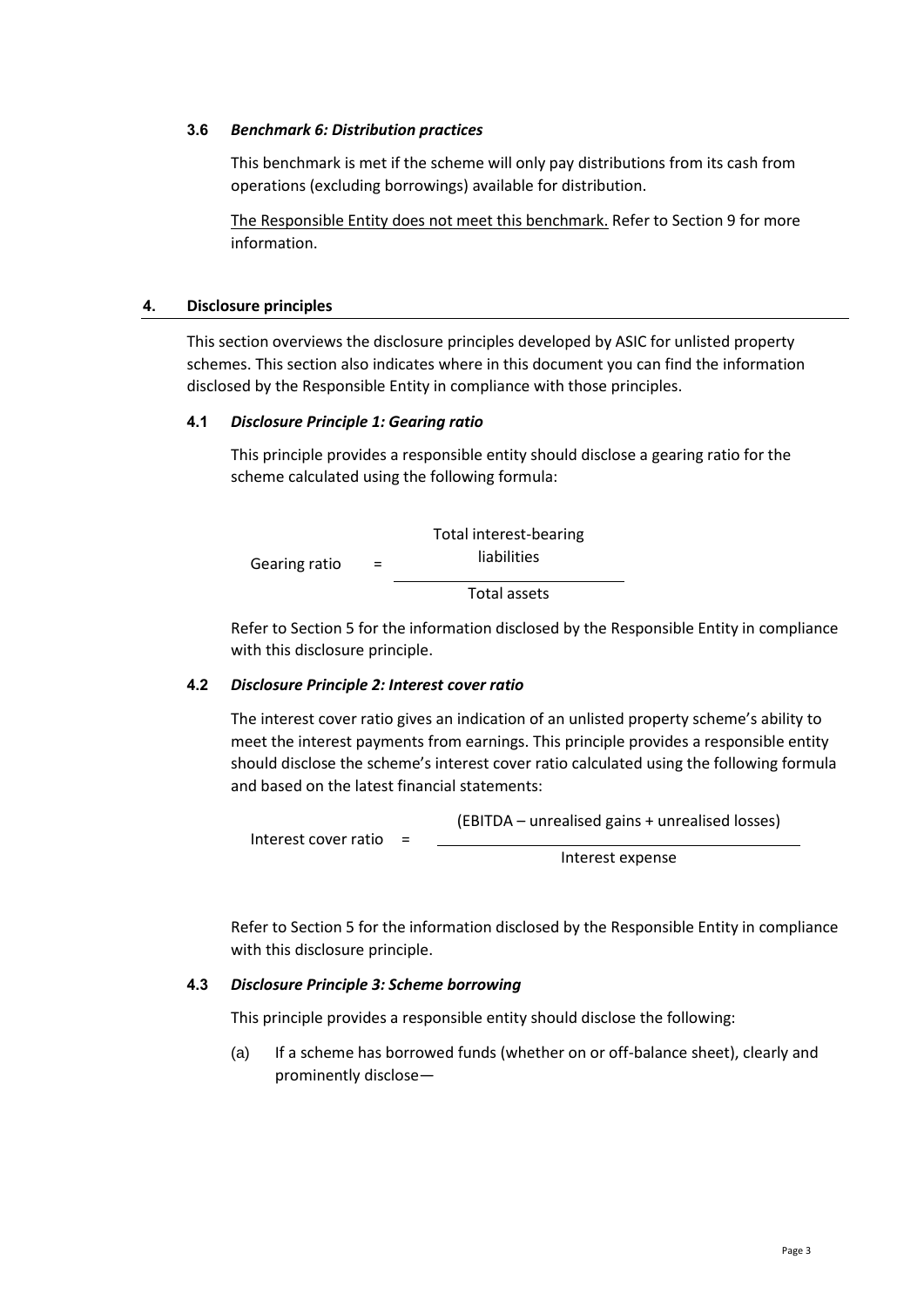- (i) for each borrowing that will mature in five years or less—the aggregate amount owing and the maturity profile in increments of not more than 12 months
- (ii) for borrowings that will mature in more than five years—the aggregate amount owing
- (iii) the amount (expressed as a percentage) by which either the operating cash flow or the value of the asset(s) used as security for the facility must fall before the scheme will breach any covenants in any credit facility
- (iv) for each credit facility—
	- A. the aggregate undrawn amount
	- B. the assets to which the facility relates
	- C. the loan-to-valuation and interest cover covenants under the terms of the facility
	- D. the interest rate of the facility, and
	- E. whether the facility is hedged
- (v) details of any terms within the facility that may be invoked as a result of scheme members exercising their rights under the constitution of the scheme, and
- (vi) the fact that amounts owing to lenders and other creditors of the scheme rank before an investor's interests in the scheme.
- (b) If borrowings and credit facilities will mature within 12 months, make appropriate disclosure about the prospects of refinancing or possible alternative actions (e.g., sales of assets or further fundraising). If a responsible entity has no reasonable grounds for commenting on the prospect of refinancing or possible alternative actions, it should state this and explain why to investors.
- (c) Explain any risks associated with their borrowing maturity profile, including whether borrowings have been hedged and, if so, to what extent.
- (d) Any information about scheme borrowing and breaches of loan covenants that is reasonably required by investors. A responsible entity should update investors about the status of scheme borrowings and any breaches of covenants through ongoing disclosure.

Refer to Section [5](#page-8-0) for the information disclosed by the Responsible Entity in compliance with this disclosure principle.

### **4.4** *Disclosure Principle 4: Portfolio diversification*

This principle provides a responsible entity should disclose the following:

(a) The current composition of the scheme's direct property investment portfolio, including—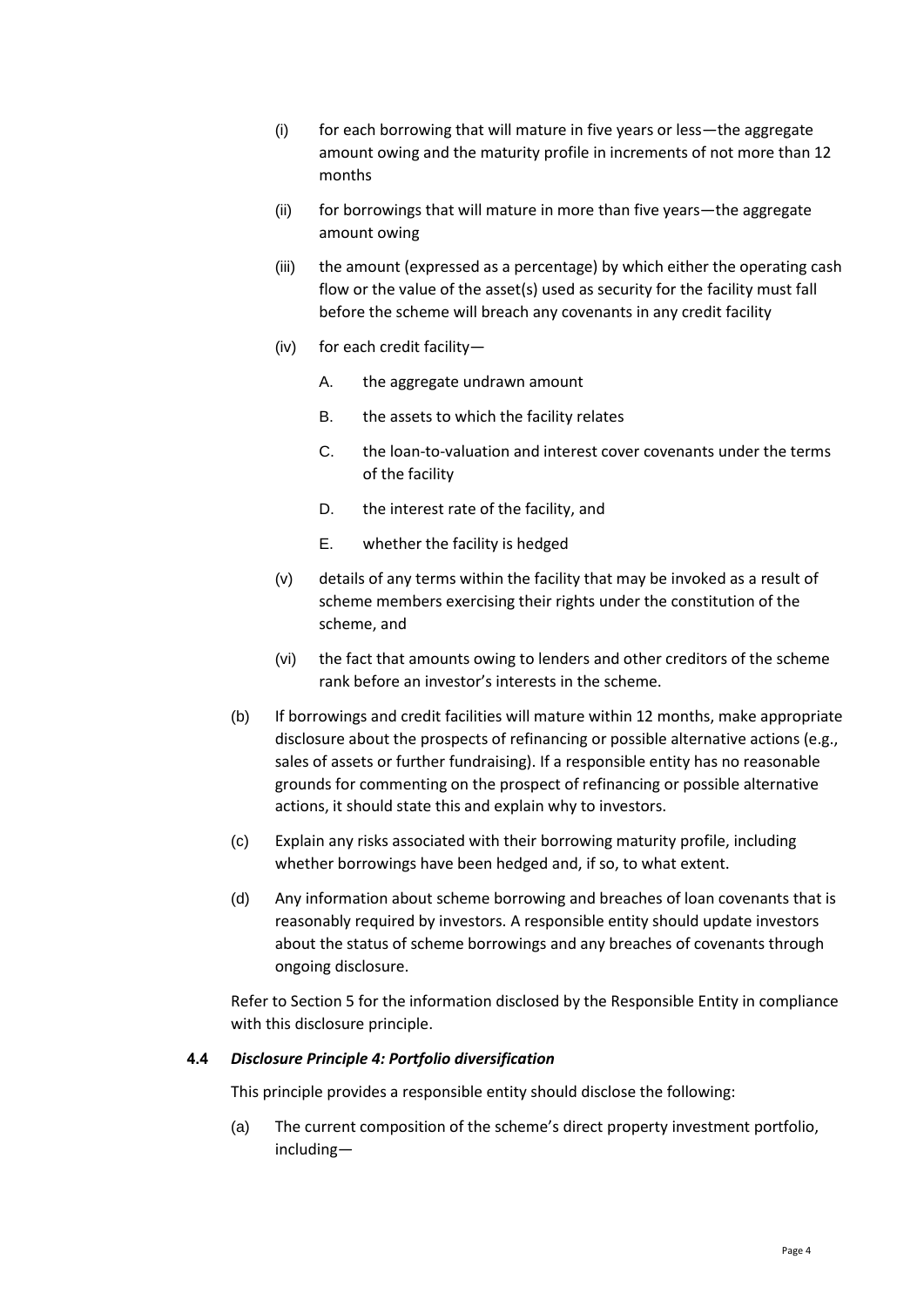- (i) properties by geographic location by number and value
- (ii) non-development properties by sector (e.g., industrial, commercial, retail, residential) and development projects by number and value
- (iii) for each significant property, the most recent valuation, the date of the valuation, whether the valuation was performed by an independent valuer and, where applicable, the capitalisation rate adopted in the valuation
- (iv) the portfolio lease expiry profile in yearly periods calculated on the basis of lettable area or income and, where applicable, the weighted average lease expiry
- (v) the occupancy rate(s) of the property portfolio
- (vi) for the top five tenants that each individually constitute 5% or more by income across the investment portfolio, the name of the tenant and percentage of lettable area or income, and
- (vii) the current value of the development and/or construction assets of the scheme as a percentage of the current value of the total assets of the scheme.
- (b) The investment strategy on investing in other unlisted property schemes, whether the scheme's current assets conform to the investment strategy and an explanation of any significant variance from this strategy.
- (c) A clear description of any significant non-direct property assets of the scheme, including the value of such assets.

This principle also provides if the scheme is involved in property development, then a responsible entity should disclose the following for each significant development asset—

- (a) the development timetable with key milestones
- (b) a description of the status of the development against the key milestones identified
- (c) a description of the nature of the funding arrangements for the development (including the sources of funding and repayment strategies if borrowing is used to fund the development)
- (d) the total amounts of pre-sale and lease pre-commitments, where applicable
- (e) whether the loan-to-valuation ratio for the asset under development exceeds 70% of the 'as is' valuation of the asset, and
- (f) the risks associated with the property development activities being undertaken.

If a scheme has over 20% of its property assets in development based on an 'as if complete' basis, then a responsible entity should ensure that the scheme is clearly identified as a development and/or construction scheme.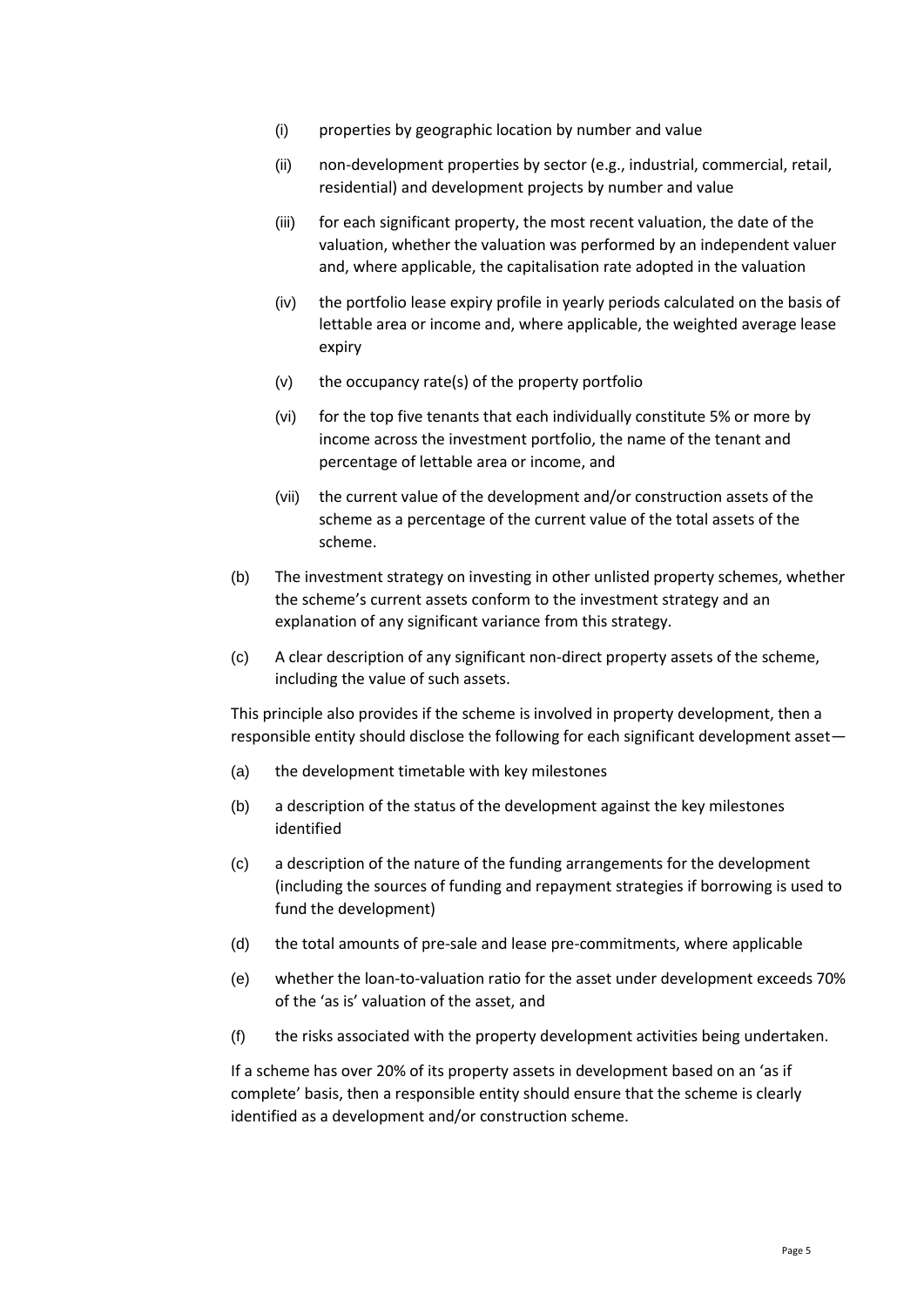Refer to Section [7](#page-10-1) for the information disclosed by the Responsible Entity in compliance with this disclosure principle.

# **4.5** *Disclosure Principle 5: Related party transactions*

This principle provides a responsible entity that enters into transactions with related parties should describe related party arrangements relevant to the investment decision by disclosing—

- (a) the value of the financial benefit
- (b) the nature of the relationship (i.e., the identity of the related party and the nature of the arrangements between the parties, in addition to how the parties are related for the purposes of the Corporations Act or ASX Listing Rules—for group structures, the nature of these relationships should be disclosed for all group entities)
- (c) whether the arrangement is on 'arm's length' terms, is reasonable remuneration, some other exception applies, or we have granted relief
- (d) whether scheme member approval for the transaction has been sought and, if so, when (e.g., if member approval was obtained before the issue of interests in the scheme)
- (e) the risks associated with the related party arrangement, and
- (f) whether a responsible entity is in compliance with its policies and procedures for entering into related party transactions for the particular related party arrangement, and how this is monitored.

Refer to Section 8 for the information disclosed by the Responsible Entity in compliance with this disclosure principle.

# **4.6** *Disclosure Principle 6: Distribution practices*

This principle provides if a scheme is making or forecasts making distributions to investors, a responsible entity should disclose—

- (a) the source of the current distribution (e.g., from cash from operations available for distribution, capital, unrealised revaluation gains)
- (b) the source of any forecast distribution
- (c) whether the current or forecast distributions are sustainable over the next 12 months
- (d) if the current or forecast distribution is not solely sourced from cash from operations (excluding borrowings) available for distribution, the sources of funding and the reasons for making the distribution from these other sources
- (e) if the current or forecast distribution is sourced other than from cash from operations (excluding borrowings) available for distribution, whether this is sustainable over the next 12 months, and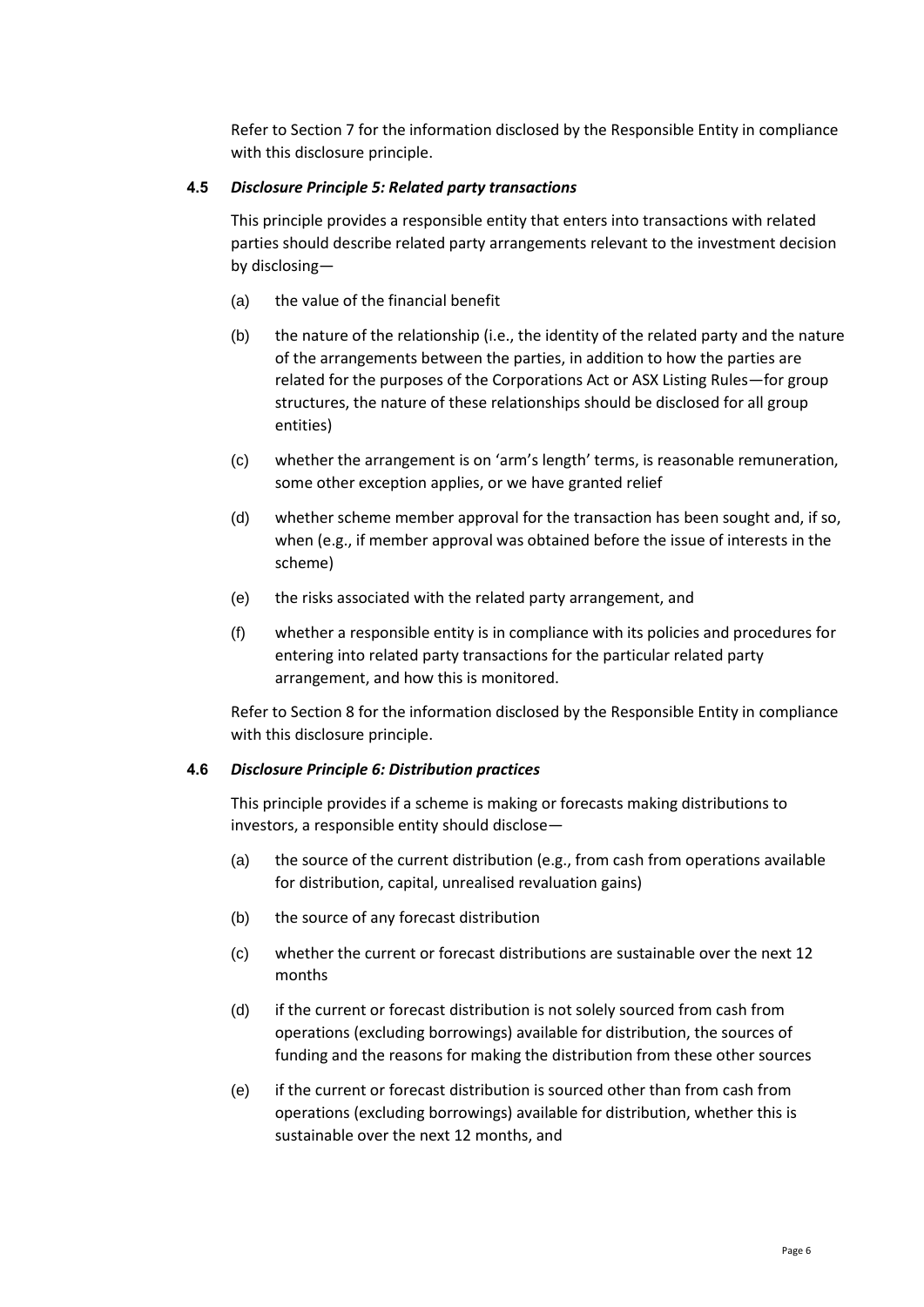(f) the impact of, and any risks associated with, the payment of distributions from the scheme from sources other than cash from operations (excluding borrowings) available for distribution.

Refer to Section [9](#page-14-0) for the information disclosed by the Responsible Entity in compliance with this disclosure principle.

# **4.7** *Disclosure Principle 7: Withdrawal arrangements*

This principle provides if investors are given the right to withdraw from a scheme, a responsible entity should clearly disclose—

- (a) whether the constitution of the scheme allows investors to withdraw from the scheme, with a description of the circumstances in which investors can withdraw
- (b) the maximum withdrawal period allowed under the constitution for the scheme (this disclosure should be at least as prominent as any shorter withdrawal period promoted to investors)
- (c) any significant risk factors or limitations that may affect the ability of investors to withdraw from the scheme, or the unit price at which any withdrawal will be made (including risk factors that may affect the ability of the responsible entity to meet a promoted withdrawal period)
- (d) a clear explanation of how investors can exercise their withdrawal rights, including any conditions on exercise (e.g., specified withdrawal periods and scheme liquidity requirements), and
- (e) if withdrawals from the scheme are to be funded from an external liquidity facility, the material terms of this facility, including any rights the provider has to suspend or cancel the facility.

Refer to Section [10](#page-15-0) for the information disclosed by the Responsible Entity in compliance with this disclosure principle.

### **4.8** *Disclosure Principle 8: Net tangible assets*

This principle provides a responsible entity of a closed-end scheme should clearly disclose the value of the net tangible assets (NTA) of the scheme on a per unit basis in pre-tax dollars using the following formula:

# NTA = Net assets – intangible assets  $+/-$  any other adjustments Number of units in the scheme on issue

A responsible entity should disclose the methodology for calculating the NTA and details of the adjustments used in the calculation, including the reasons for the adjustments.

A responsible entity should also explain to investors what the NTA calculation means in practical terms and how investors can use the NTA calculation to determine the scheme's level of risk.

This disclosure principle does not apply as the Fund is not a closed-end scheme and the unit price will be calculated daily. Refer to Section [11](#page-15-1) for more information.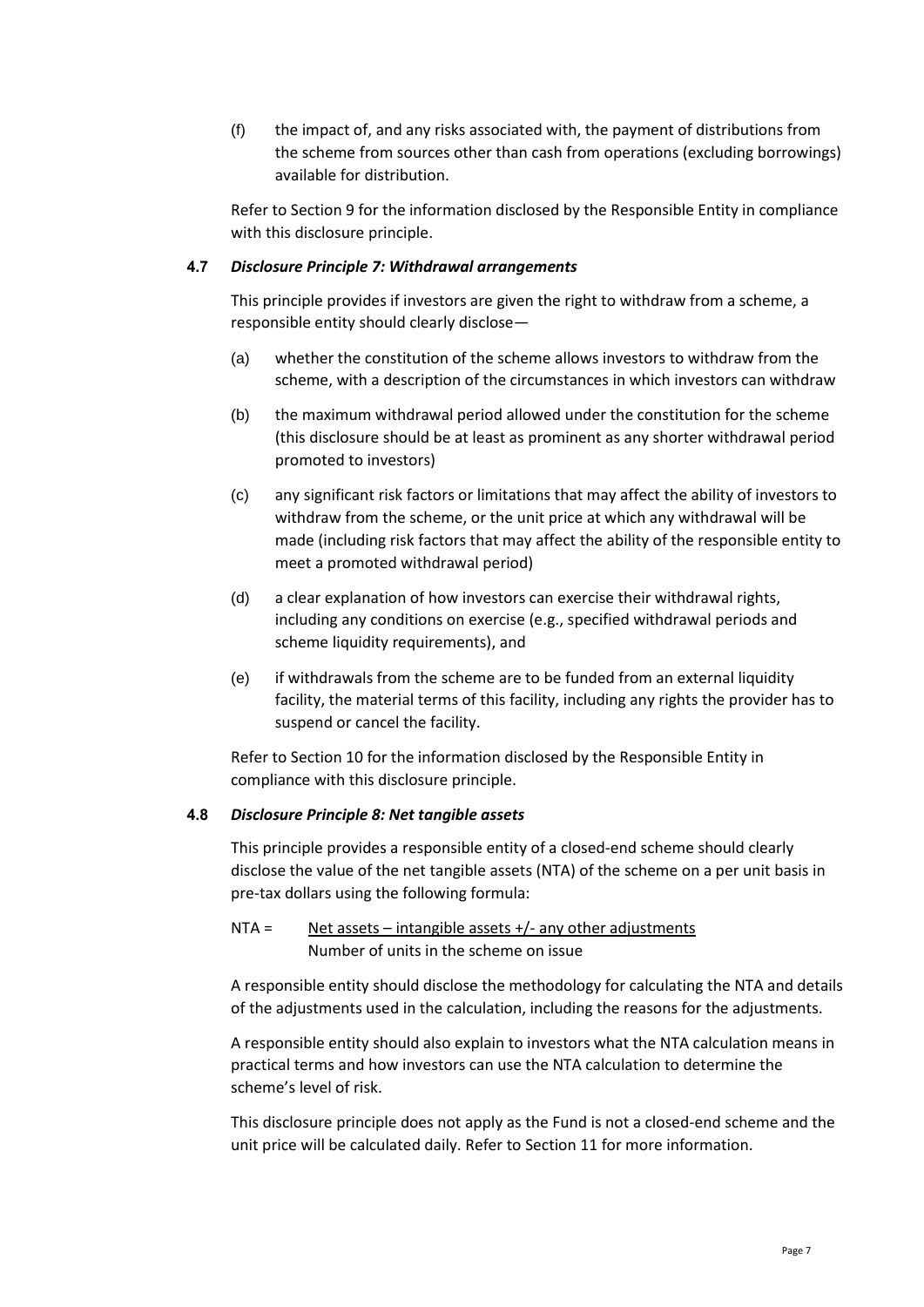#### <span id="page-8-0"></span>**5. Borrowing and gearing**

#### **5.1** *Gearing and interest cover policy*

The Responsible Entity maintains and complies with a written policy that governs the Fund's level of gearing and interest cover at a Fund and individual debt facility level.

Debt facilities will be provided by major Australian or international financial institutions with security granted against the Properties by a first-ranking mortgage and security interests over Fund assets in priority, but with no recourse to Investors.

The Responsible Entity will aim to enter into debt facilities where the maximum allowable loan-to-value ratio and minimum allowable interest cover ratio provide sufficient headroom to minimise the likelihood of these covenants being breached.

Interest expenses of the Fund will not be capitalised in the ordinary course of business.

### **5.2** *Gearing ratio*

The gearing ratio indicates the extent to which the Fund's assets are funded by borrowings. The gearing ratio gives an indication of the potential risks faced by the Fund as a result of its borrowings due to, for example, an increase in interest rates or a decrease in the value of the Properties.

A higher gearing ratio means a higher reliance on external liabilities to fund assets and exposes the Fund to increased funding costs if interest rates rise. A highly geared investment has a lower asset buffer to rely on in times of financial stress. Regulatory Guide 46 requires the gearing ratio to be calculated as:

Gearing ratio = Total interest-bearing liabilities Total assets

The Responsible Entity has a gearing target for the Fund of between 35% and 50%. Gearing may be temporarily higher in order to complete the acquisition of property assets or other investments, and the maximum gearing ratio of the Fund is 60%. Gearing may also be lower than the target from time to time if the Responsible Entity determines it is prudent to do so.

As at 31 December 2021 the Fund's gearing ratio is as follows:

Total Interest-Bearing Liabilities: \$22,610,000

Total Assets: \$57,522,191

**Gearing ratio**: 39.31%

The Fund may also be exposed indirectly to gearing because a Property Trust in which it invests may use borrowings to acquire their properties. The Responsible Entity periodically calculates the gearing of the Fund taking into account the Fund's share of assets and liabilities of all underlying Property Trusts. This is known as Look-Through Gearing. The Responsible Entity aims to maintain Look-Through Gearing for the Fund as a whole at no more than 60% and will not acquire any Direct Property or units in any Property Trust that, at the time of acquisition, would result in a Look-Through Gearing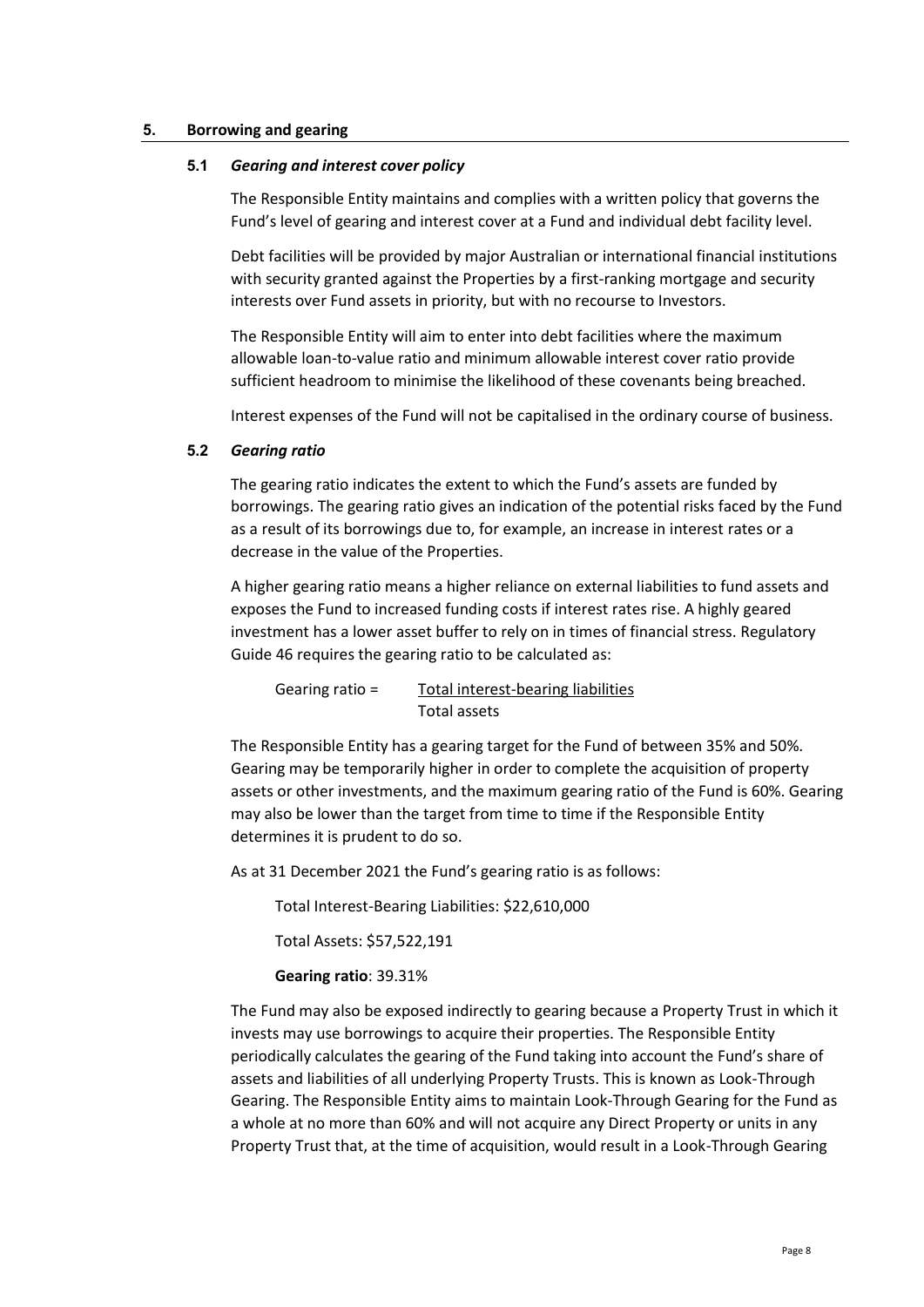Ratio for the Fund above 60%. The Responsible Entity does not take into account the gearing of any A-REITs or cash held by the Fund in calculating the Fund's look-through gearing ratio.

As at 31 December 2021, the Look-Through Gearing ratio of the Fund is 39.31%.

### **5.3** *Interest cover ratio*

Interest cover measures the ability of the Fund to meet its interest payments on debt finance from its earnings. The level of interest cover gives an indication of the Fund's financial health, in paying both interest to debt finance providers and distributions to Investors. It is a key measure of the risks associated with the Fund's debt finance and the sustainability of debt refinancing.

The lower the interest cover ratio, the higher the risk that the Fund will not be able to meet its interest payments. A fund with a low interest cover ratio only needs a small reduction in earnings, or a small increase in interest rates or other expenses, to be unable to meet its interest payments. Regulatory Guide 46 requires the interest cover ratio to be calculated as:

| Interest cover |                                                 |
|----------------|-------------------------------------------------|
| ratio =        | (EBITDA – unrealised gains + unrealised losses) |
|                | interest expense                                |

As at 31 December 2021, the Fund is not expected to have any unrealised gains or losses and the interest cover ratio is therefore expected to be calculated as follows:

> EBITDA: \$1,518,325 Interest expense: \$180,937

### **Interest cover ratio: 8.39**

The total cost of interest bearing liabilities over the period to 31 December 2021 was 1.60% (annualised), calculated by estimated total interest expense over the period divided by interest bearing liabilities as at 31 December 2021. This includes the estimated cost of the bank margin, any fixed interest rate and any floating facility rate.

# **5.4** *Covenant sensitivities*

Under the terms of the debt facility the Fund is required to comply with certain loan covenants over the course of the financial year. Based on the audited financial report as at 31 December 2021 the Fund is compliant with all covenants including the Interest Cover Ratio (ICR) and Loan to Valuation Ratio (LVR). The value of the properties (based on the 31 December valuations) would have to fall by 21.7% for the Fund to breach its LVR covenant. The income of the Fund would have to fall by 76.17% for the Fund to breach its ICR covenant.

### **5.5** *Interest capitalisation*

Interest expenses of the Fund were not capitalised during the period.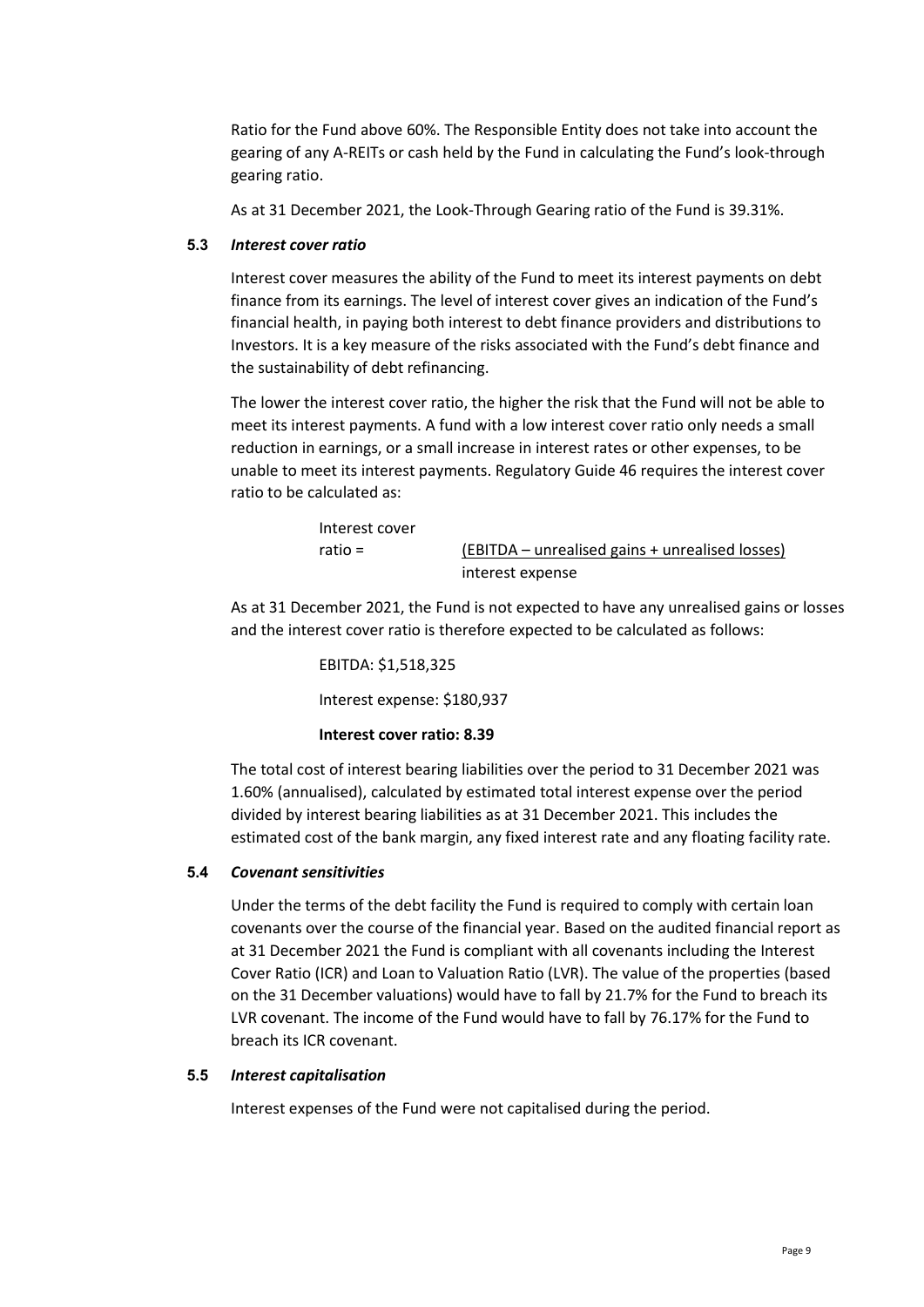#### <span id="page-10-0"></span>**6. Valuations**

The Responsible Entity has implemented a Valuation Policy for the valuation of property assets held by the Fund that meets Benchmark 4.

Valuations are classified as either Internal Valuations or Independent Valuations. An Internal Valuation is a valuation undertaken by the Responsible Entity in conjunction with the relevant fund manager and subsequently approved by the Directors of the Responsible Entity. It is commonly referred to as a Directors' valuation and may be adopted for the purposes of statutory and financial reporting or inform investors in the Fund of the current market value of the property.

An Independent Valuation is a valuation undertaken by an external valuer in accordance with the requirements contained within the Valuation Policy. The valuation may be adopted for the purposes of statutory and financial reporting or inform investors in the Fund of the current market value of the property, and also may be relied upon as mortgage security as required by financiers.

The Responsible Entity will obtain an Independent Valuation prior to the acquisition of a property. Valuations of all properties will be on an 'as is' basis. Valuations of Development Properties will also be on an 'as if complete' basis. All valuations will use consistent and widely accepted valuation methodology, taking into consideration the individual aspects of each property.

Valuers are selected and appointed to conduct Independent Valuations, having regard to their expertise and experience in the locality, mortgagee acceptance (bank panel), appropriate qualifications, cost, and any actual or potential conflicts of interest. Valuers are rotated such that no valuation company may perform an Independent Valuation more than three times consecutively.

The Fund undertook internal valuations as at 31 December 2021 for the direct properties that form the initial portfolio. See Section [7.1](#page-11-0) for the valuation information.

### <span id="page-10-1"></span>**7. Portfolio diversification**

Generally, the more diversified a portfolio is, the lower the risk than an adverse event affecting one property or one lease will put the overall portfolio at risk.

The Fund's objective is to provide investors with monthly income and the potential for long term capital growth by investing in a diversified and growing portfolio of commercial property assets located in Australia.

The Fund aims to achieve its objective by investing in income producing properties (including assets in the office, industrial/logistics, healthcare, agriculture, social infrastructure properties and retail sectors) both directly and indirectly. Indirect investments will be made by the Fund investing in Property Trusts (which may include funds managed by entities within the Primewest Group).

The Fund will target well located Properties and will seek to build a portfolio with a target weighted average lease expiry of 5 years. The Fund may acquire a Property with a view to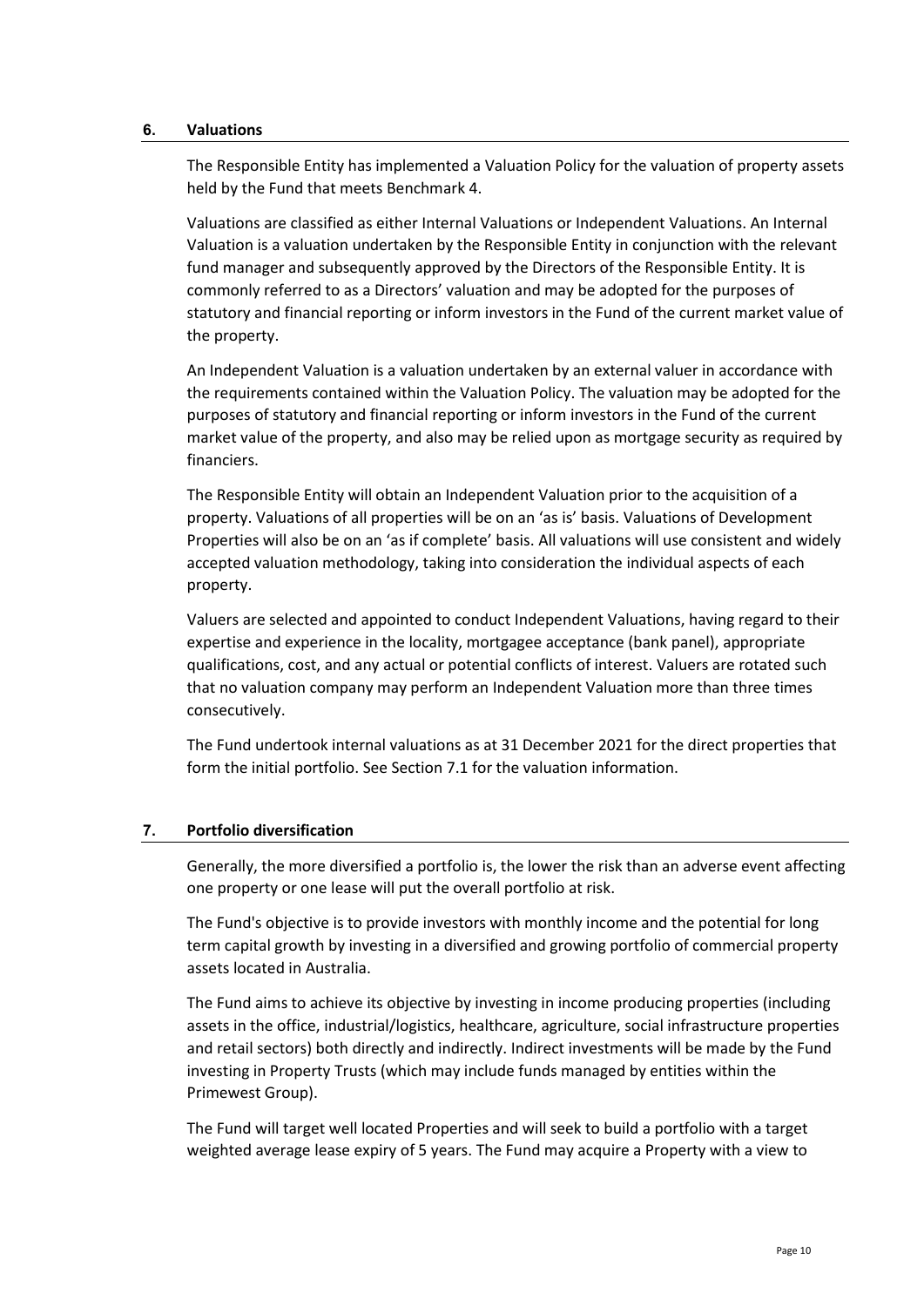undertaking development or redevelopment, however development assets are not expected to represent more than 15% of the Fund's assets. As such, the Fund is not a development and/or construction scheme.

The Fund will also invest in more liquid assets, including A-REITs, cash and cash-like products. The Fund's exposure to more liquid assets is intended to facilitate liquidity for the Fund and to allow any excess capital which is not immediately required for investment in direct or indirect property to generate an income return for the Fund.

The following asset allocation ranges and typical allocations are provided as a guide only. At any time, the amount invested in any particular asset class may be less than or exceed the ranges and allocations set out below. For example, the amount held in A-REITs, cash or cashlike products may exceed the allocation range prior to the acquisition of a Property, or following the disposal of a Property. At these times, the amount held in direct and non-listed property assets may be less than the below range.

| Asset class                              | <b>Allocation ranges</b> | <b>Typical</b><br>allocations |
|------------------------------------------|--------------------------|-------------------------------|
| Direct and non-listed property<br>trusts | 70-90%                   | 85%                           |
| A-REITS                                  | $0 - 15%$                | 10%                           |
| Cash or cash-like products               | $0 - 15%$                | 5%                            |
| Total                                    | 100%                     | 100%                          |

# <span id="page-11-0"></span>**7.1** *Current investment portfolio*

Over time, as the Fund acquires or sells assets consistent with its investment strategy, the specific assets comprising the Fund's investment portfolio will change. The Fund currently has no development and/or construction assets. The only significant non-direct property asset of the Fund is cash. As at 31 December 2021, the Fund holds cash and cash equivalents of approximately 8.5%. Details of the Fund's current portfolio will be updated regularly on the Fund Website.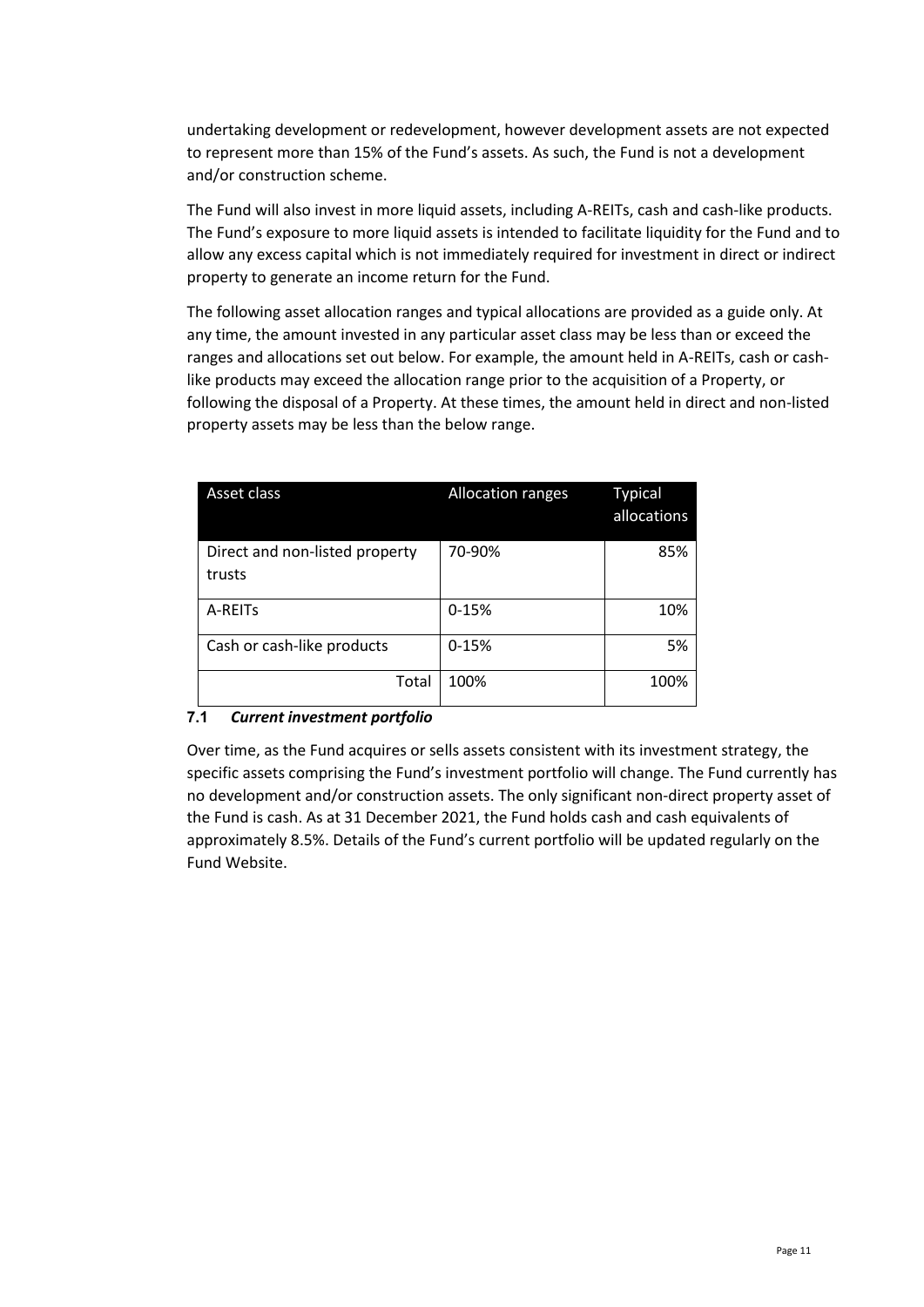As at 31 December 2021, the investment portfolio of the Fund will include direct interests in the following:

| <b>Property</b>                                 | <b>Valuation</b> | <b>Valuation</b><br><b>Date</b> | Ownership | <b>Sector</b>            | Market Cap Rate <sup>1</sup> | Occupancy <sup>2</sup> | <b>Valuer</b> |
|-------------------------------------------------|------------------|---------------------------------|-----------|--------------------------|------------------------------|------------------------|---------------|
| 60 Investigator Drive,<br>Robina QLD            | 7,700,000        | 31-Dec-21                       | 100%      | Social<br>Infrastructure | 5.50%                        | 100%                   | Internal      |
| 26 Westbrook Parade,<br>Ellenbrook WA           | 5,800,000        | 31-Dec-21                       | 100%      | Social<br>Infrastructure | 5.75%                        | 100%                   | Internal      |
| 36-40 John Rice<br>Avenue, Elizabeth Vale<br>SA | 6,000,000        | 31-Dec-21                       | 100%      | Social<br>Infrastructure | 5.50%                        | 100%                   | Internal      |
| Foundation Place,<br>Maroochydore QLD           | 33,000,000       | 31-Dec-21                       | 100%      | Commercial               | 6.00%                        | 100%                   | Internal      |

 $^1$  The market capitalisation rate (cap rate) is the capitalisation rate used to value a property, assuming it is fully leased at reasonable and current market rent rates.

 $2$  Calculated by vacant space over total net lettable area.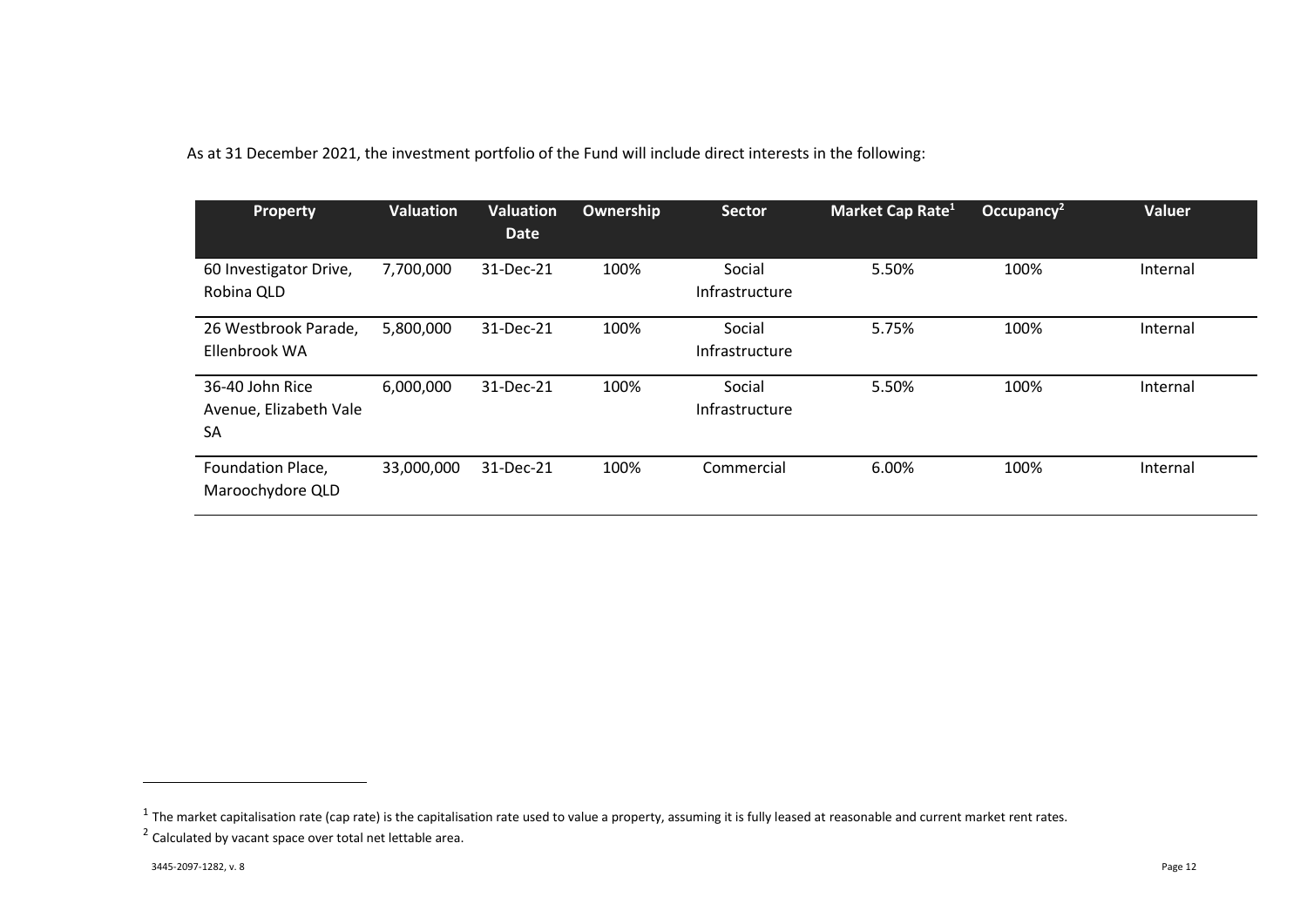# **7.2** *Lease expiry profile*

The following chart shows the lease expiry profile by gross income expected as at 31 December 2021



# **7.3** *Vacancy rate*

The vacancy rate for the portfolio as at 31 December 2021 is 0%. The vacancy rate represents the portion of the properties which are not subject to a rental guarantee, lease or an agreement for lease.

# **7.4** *Tenants*

The Fund's top five tenants (by percentage of Net Lettable Area) as at 31 December 2021 are:

| <b>Tenant</b>                               | % of Net Lettable Area |
|---------------------------------------------|------------------------|
| Solvana Child Care Pty Ltd (Oxanda)         | 16.9%                  |
| Think Childcare 5112 Pty Ltd (Think Group)  | 13.6%                  |
| Think Ellenbrook 6069 Pty Ltd (Think Group) | 11.9%                  |
| Locality Planning Energy Pty Ltd            | 9.4%                   |
| <b>GHD Pty Ltd</b>                          | 9.2%                   |

The Fund's weighted average lease expiry (WALE) is 9.80 years as at 31 December 2021.

The Funds WALE is calculated as follows:

WALE = Remaining passing income Gross passing income

WALE is used to measure the overall tenancy risk of a particular property to assess the likelihood of a property being vacated. WALE of a property is measured across all tenants' remaining lease term (in years) and is weighted with the tenants' income against total combined income.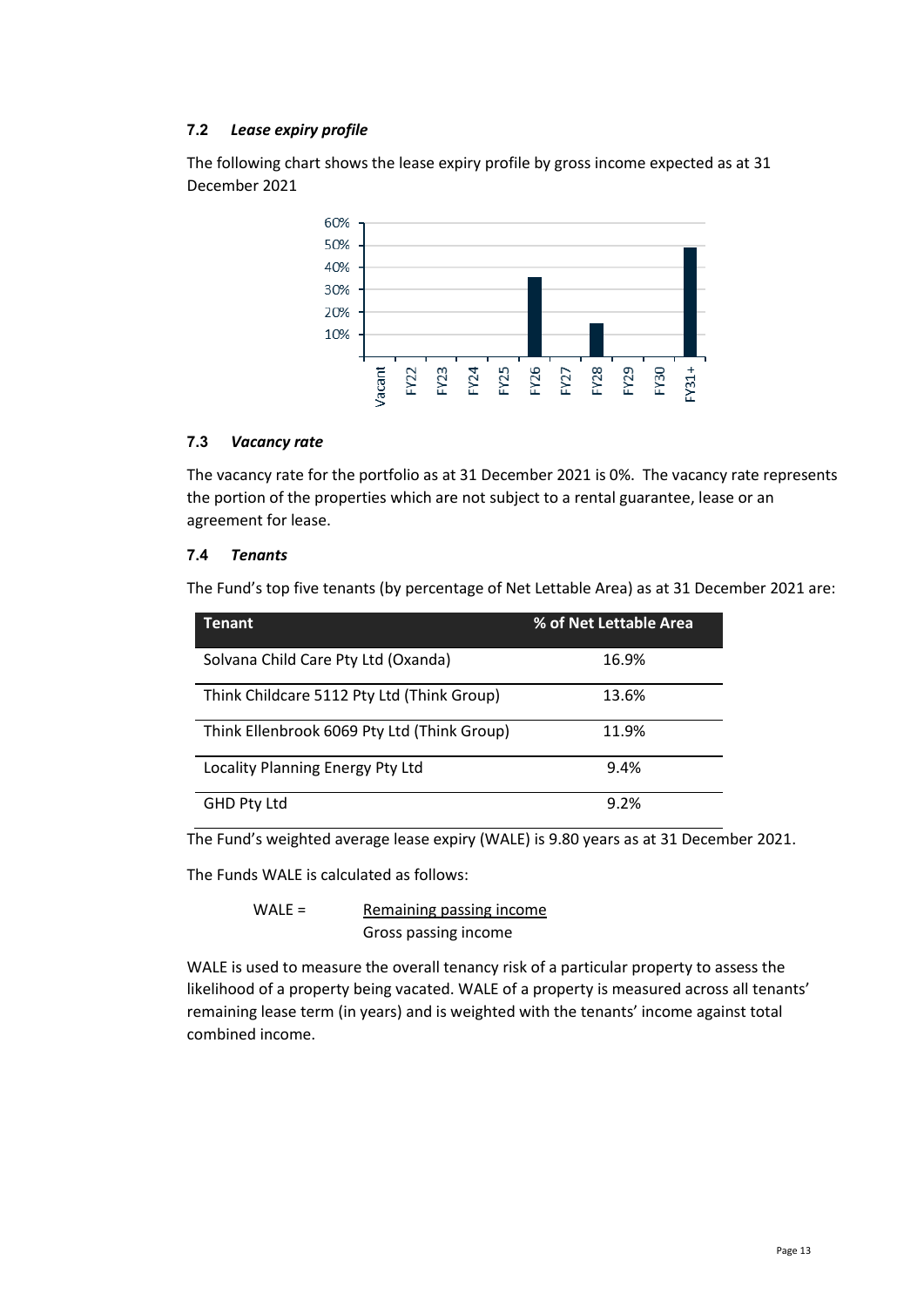#### **8. Related party transactions**

The Responsible Entity maintains and complies with a written policy on related party transactions, including the assessment and approval process for such transactions and arrangements to manage conflicts of interest. All transactions in which the Responsible Entity may have, or may be perceived to have, a conflict of interest will be conducted in accordance with the Responsible Entity's related party transactions policy. Under this policy, the Responsible Entity may be required to disclose conflicts of interest to Investors and to ensure that its disclosure is timely, prominent, specific and meaningful, and contains enough detail to understand and assess the potential impact on the service provided by the Responsible Entity.

The primary examples of the conflicts of interest that applies to the Fund is the appointment of related parties to perform fund management and property management services, and investments in unlisted property funds managed or operated by Primewest Group.

The Responsible Entity may also seek other professional services for the Fund from qualified service providers, including from related parties of the Responsible Entity. The fees for these services will be charged at normal commercial rates to the Fund.

The Responsible Entity has appointed Primewest P/Q Pty Ltd ABN 28 620 298 339 to act as the manager of the Fund (Manager) pursuant to an investment management agreement. The Manager is a related company of the Responsible Entity and is also part of Primewest Group. The appointment is on arm's length terms and the remuneration paid to the Manager is consistent with market rates. The Responsible Entity complied with the procedures in its related party transactions policy in appointing the Manager and regularly reviews the arrangement in accordance with this policy and the investment management agreement. A summary of the investment management agreement is contained in Section 8.3 of the PDS, and the fees payable to the Manager are as described in Section 7 of the PDS, and the risks associated with related party arrangements are set out in Section 6 of the PDS.

The fund has previously issued out of cycle updates in regard to the proposed stapling of the Fund and Centuria Diversified Property Fund. Details of the proposed stapling, the Explanatory Memorandum and the Product Disclosure Statement can be found on [https://centuria.com.au/diversified-property-fund/cdpf-ppif-merger/.](https://centuria.com.au/diversified-property-fund/cdpf-ppif-merger/)

### <span id="page-14-0"></span>**9. Distribution practices**

Some property schemes make distributions partly or wholly from unrealised revaluation gains, capital, borrowings, or support facilities arranged by the responsible entity, rather than solely from cash from operations available for distribution. This may not be commercially sustainable over the longer term, particularly when property values are not increasing.

Distributions for the 2022 Financial Year will be paid from cash operations available for distribution, and where applicable, accumulated working capital of the fund. The partial payment of distributions from accumulated working capital allows the Fund to smooth distributions between periods. This approach will reduce the amount of accumulated working capital available in the Fund.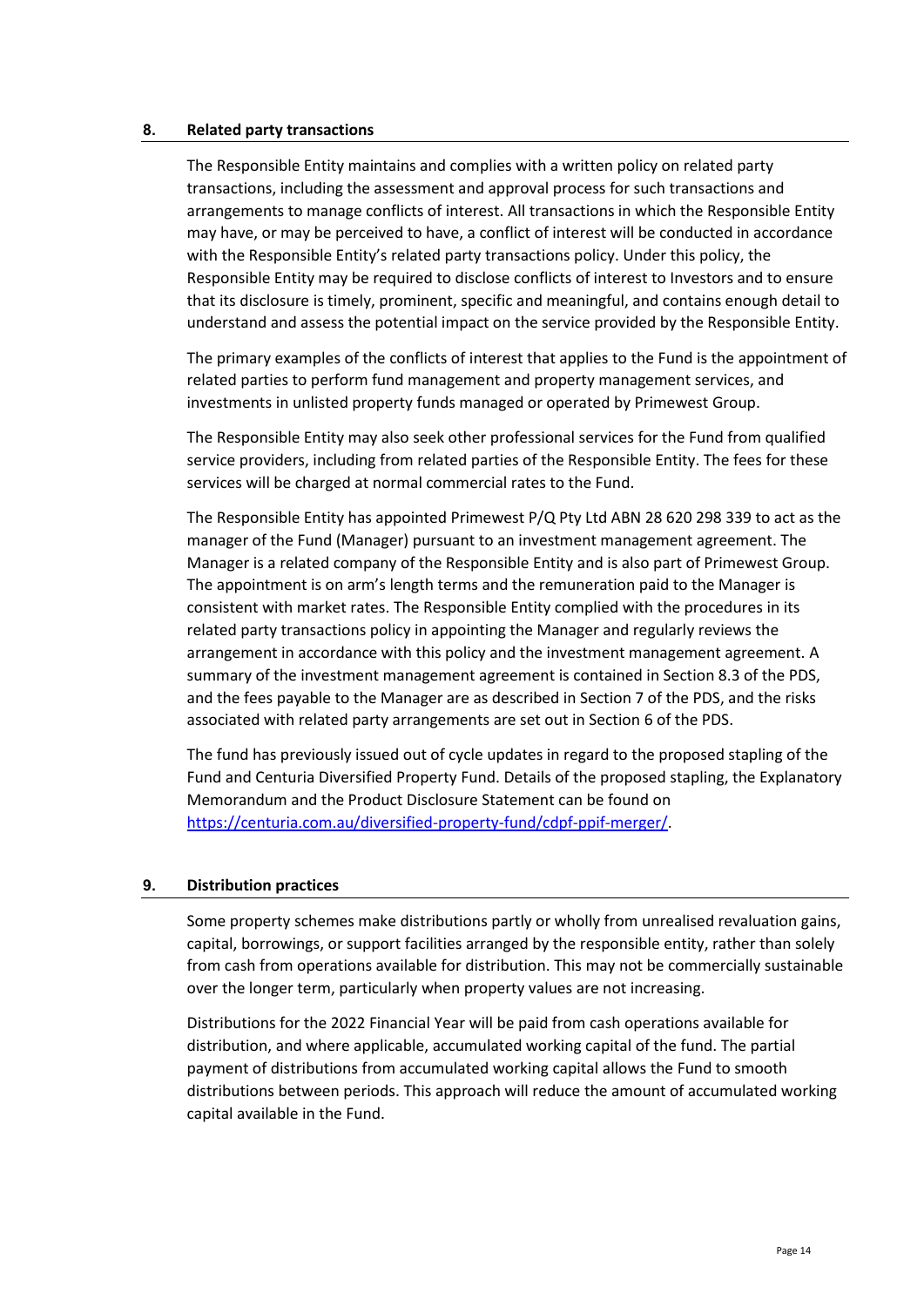From time to time the Fund may seek to increase and draw upon the debt facility to pay for various items including capital works, leasing fees, and lease incentives.

Distributions are forecast on an annual basis at the commencement of each Financial Year and confirmed annually. The Fund is targeting a distribution rate of 5.5 cents per unit per annum, which is intended to be paid monthly.

The Responsible Entity considers the Fund's distributions will be sustainable from the Fund's available cash resources and working capital for at least 12 months into the future.

### <span id="page-15-0"></span>**10. Withdrawal arrangements**

Investors have no right to demand a withdrawal of their investment in the Fund. However, the Responsible Entity intends to offer Investors the opportunity to withdraw their investment each month on a limited basis. The amount available to meet withdrawal requests will be determined by the Responsible Entity, however the amount available to satisfy withdrawal requests for a month is expected to be at least 0.5% of the Fund's net asset value.

In addition to the Limited Withdrawal Facility, the Responsible Entity may (at its discretion) offer Investors the opportunity to withdraw from the Fund pursuant to a Periodic Liquidity Event on or around each 5-year anniversary of the commencement of the Fund. It is intended the first Periodic Liquidity Event will therefore be offered around December 2025.

Notwithstanding the above, withdrawals may be suspended in certain circumstances or generally if the satisfaction of all withdrawal requests would compromise the operation of the Fund, if it is impracticable or impossible for the Responsible Entity to calculate the withdrawal price, or when the Responsible Entity otherwise determines it to be in the best interests of all Investors.

In addition, the Responsible Entity must at all times ensure Investors are not unfairly treated by any withdrawal facility offered. The Responsible Entity may therefore vary the terms and conditions of any withdrawal facility to ensure the fair and equal treatment of all Investors. Any suspension or variation of the withdrawal facility will be communicated to Investors on the Fund's Website.

### <span id="page-15-1"></span>**11. Unit Pricing**

Disclosure Principle 8 was developed by ASIC to help investors understand the value of the assets upon which the value of their unit is determined. Disclosure Principle 8 requires the responsible entity of a closed-end scheme to clearly disclose the value of the net tangible assets (**NTA**) of the scheme on a per unit basis in pre-tax dollars, with the NTA to be calculated using the following formula:

$$
NTA =
$$
  
\nNet assets – intangible assets +/- any other adjustments  
\nNumber of units in the scheme on issue

Disclosure Principle 8 does not apply to the Fund as the fund is an open-end scheme, and the Unit Price is calculated daily.